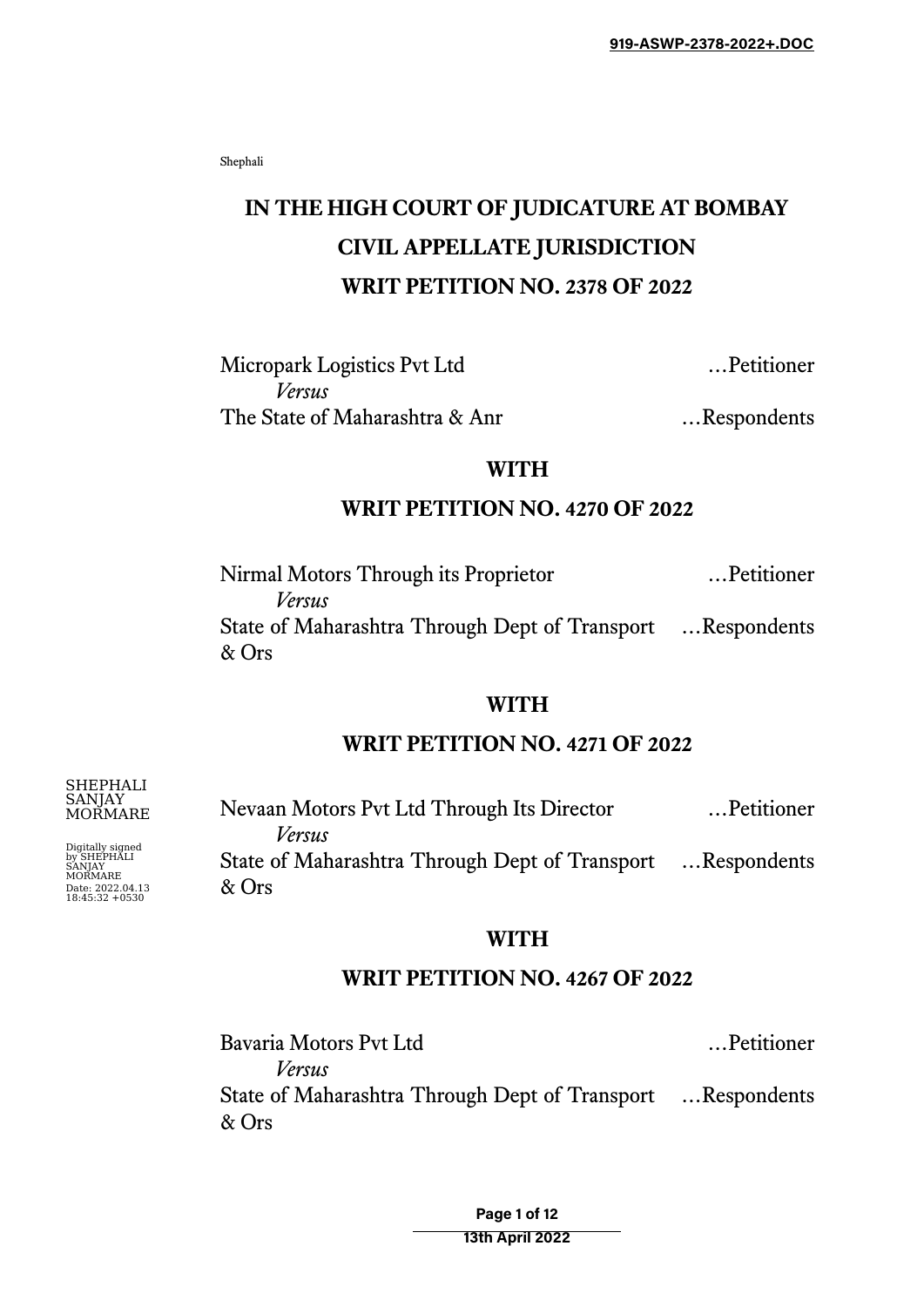# **WITH**

# **WRIT PETITION NO. 4269 OF 2022**

Asset Cars Pvt Ltd …Petitioner *Versus* State of Maharashtra Through Dept of Transport …Respondents & Ors

#### **WITH**

# **WRIT PETITION NO. 5409 OF 2021**

Vitiality Business Support Services LLP Through …Petitioner Partner Bhavik M Thakkar *Versus* State of Maharashtra Through Secretary & Ors …Respondents

#### **WITH**

# **WRIT PETITION NO. 7695 OF 2021**

Harshil Chokey …Petitioner *Versus* State of Maharashtra & Anr metal metal was mediated as a second metal was seen as  $\ldots$  Respondents

# **WITH**

# **WRIT PETITION NO. 7682 OF 2021**

Renul H Chokey …Petitioner *Versus* State of Maharashtra & Anr ... Respondents

#### **WITH**

# **WRIT PETITION NO. 7689 OF 2021**

Page 2 of 12 13th April 2022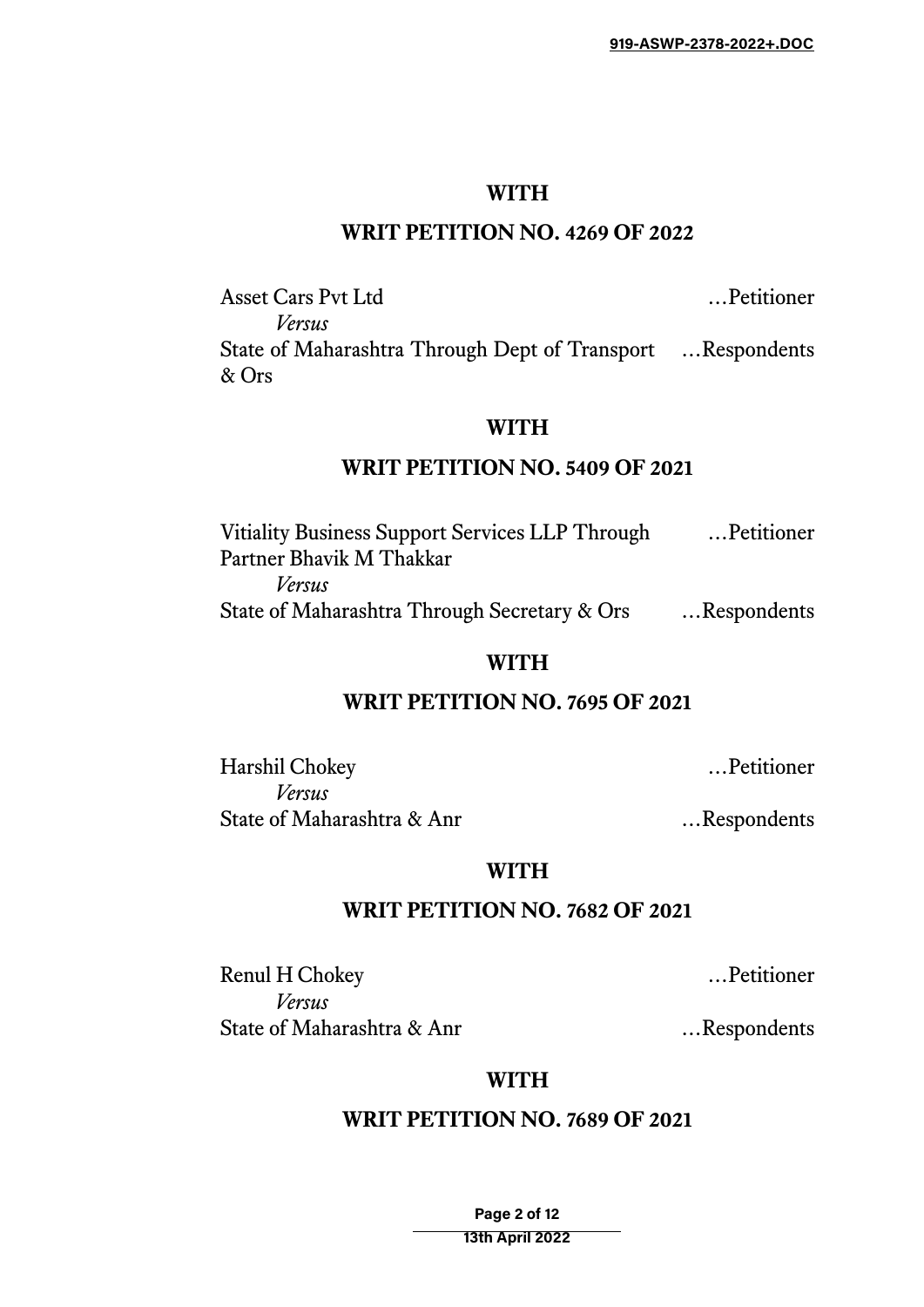Gautam C Modi …Petitioner *Versus* State of Maharashtra & Anr ... Respondents

**WITH**

# **WRIT PETITION NO. 7674 OF 2021**

| Forthpoint Automotive Pvt Ltd & Anr | Petitioners |
|-------------------------------------|-------------|
| Versus                              |             |
| State of Maharashtra & Anr          | Respondents |

#### **WITH**

# **WRIT PETITION (ST) NO. 24215 OF 2021**

| Salasar Autocrafts Pvt Ltd Through Its                               | Petitioner |
|----------------------------------------------------------------------|------------|
| <b>Authorized Officer</b>                                            |            |
| Versus                                                               |            |
| The State of Maharashtra Through Its Secretary  Respondents<br>& Ors |            |

# **WITH**

## **WRIT PETITION NO. 1774 OF 2022**

Aditya P Jakhete …Petitioner *Versus* The State of Maharashtra Through The Secretary …Respondents & Ors

# **WITH**

# **WRIT PETITION NO. 1054 OF 2022**

Megha Ajay Garg …Petitioner *Versus*

Page 3 of 12 13th April 2022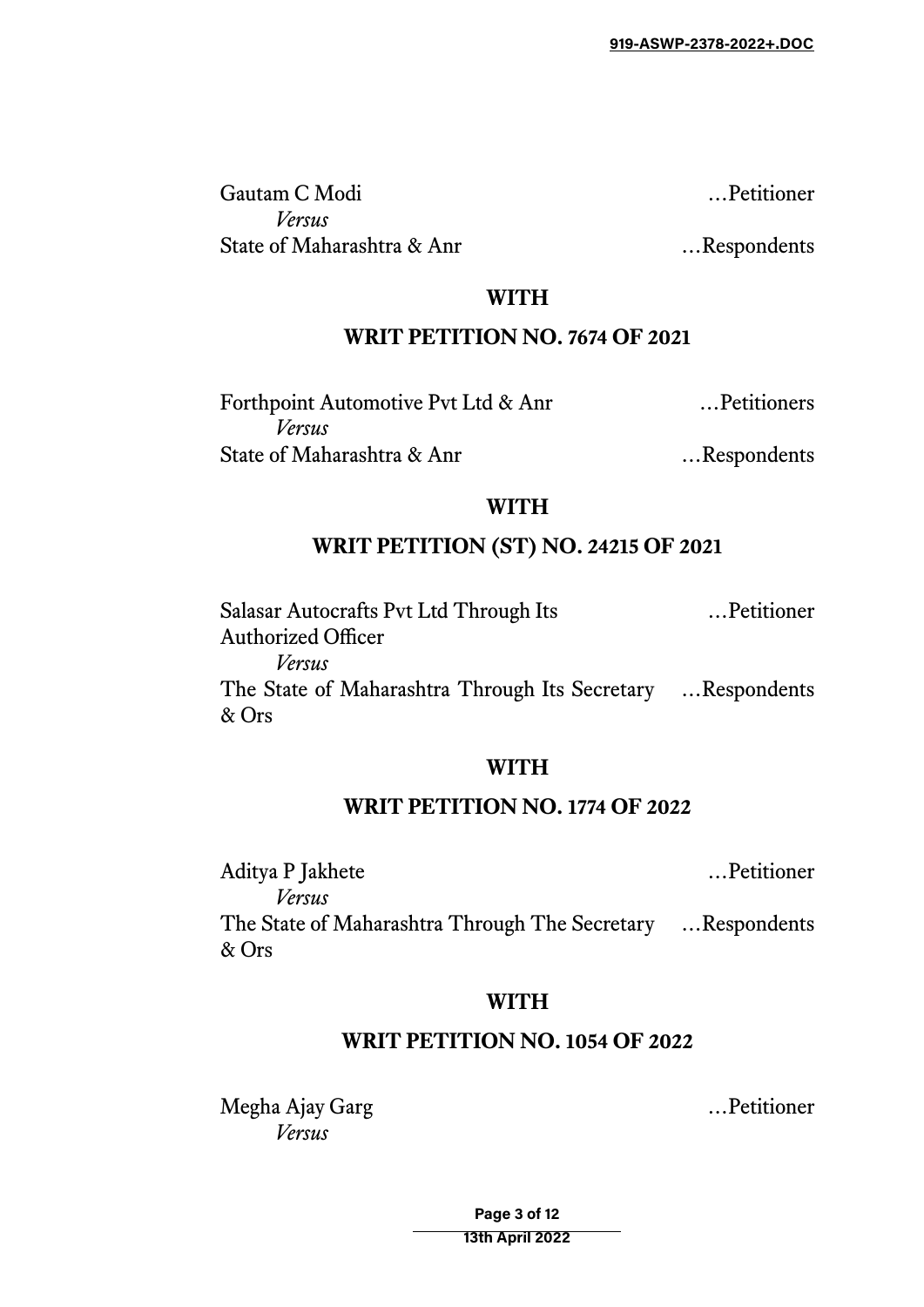The State of Maharashtra Through Secretary …Respondents Transport Dept & Ors

#### **WITH**

## **WRIT PETITION NO. 2095 OF 2022**

Ajay P Garg …Petitioner

*Versus*

The State of Maharashtra Through Secretary …Respondents Transport Dept & Ors

**Mr Pradeep Thorat***, with Aditi S Naikare & Aniesh Jadhav, for the Petitioner in WP/4271/2022, WP/4267/2022, WP/4269/2022, WP/7695/2021, WP/7682/2021 & WP/7689/2021.*

**Mr PP Kakade, GP***, with SS Panchpor, AGP, for the Respondent-State in all Writ Petitions.*

**Ms Pooja Thorat***, with Anukul Seth, for the Petitioner, in WP/7674/2021.*

> **CORAM G.S. Patel & Madhav J. Jamdar, JJ. DATED: 13th April 2022**

**PC:-**

**1.** This group of matters Relates to the *second* sale and several Bharat Stage-IV (**"BS-IV"**) compliant vehicles. Shortly stated, the Respondents have in most cases blacklisted these vehicles. In two cases, Writ Petition Nos. 4270 and 4271, registrations have actually being cancelled.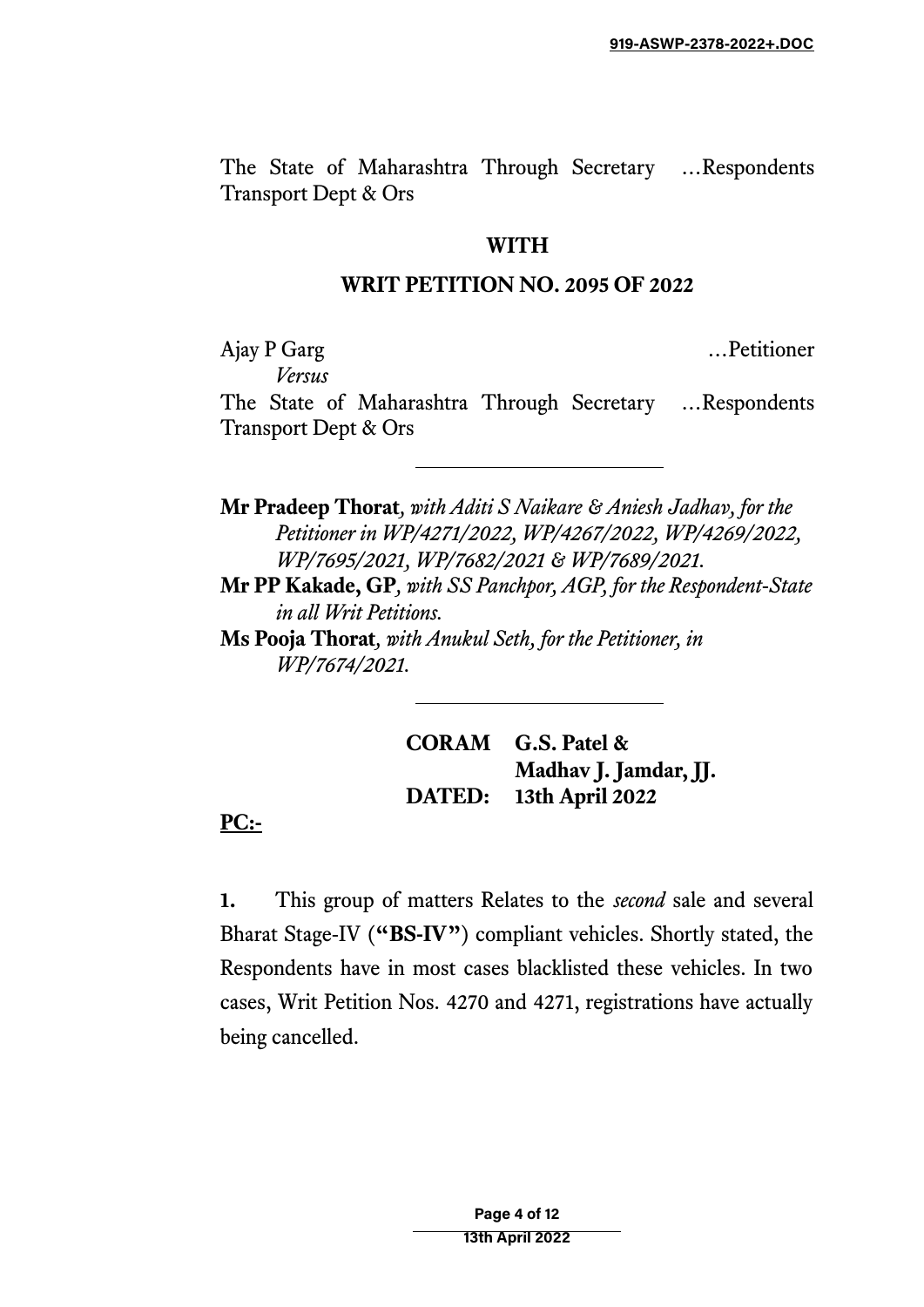**2.** Mr Thorat for the Petitioner has taken us to a compilation of orders passed by the Supreme Court in the *MC Mehta vs Union of India & Ors* orders relating to vehicular pollution. This compilation starts with orders of 27th March 2020, very shortly after the Covid 19 pandemic and lockdown was announced, because there was a peculiar situation that arose in those circumstances.

**3.** The origin of the regulations and restrictions placed by the Supreme Court may be traced to the order of 24th October 2018 of the Supreme Court in *MC Mehta vs Union of India & Ors*. **[1](#page-4-0)** In paragraph 25, interpreting the Central Motor Vehicle rules, the Supreme Court said:

"**25.** Therefore, in exercise of the power vested in this Court under Article 142 of the Constitution, we read down sub-rule (21) of Rule 115 and direct that sub-rule (21) of Rule 115 shall be interpreted and understood to read that no motor vehicle conforming to the emission standard Bharat Stage-IV shall be sold or registered in the entire country with effect from 1-4-2020."

**4.** It may be advantageous at this point to straightaway turn to a summary of the legal position captured in the order of 28th June 2021 by a Division Bench of this Court (Gupte and Karnik, JJ) in Writ Petition No. 2209 of 2021. This is part of the compilation tendered by Mr Thorat from pages 79 to 82. Our Division Bench said:

"3. The controversy in this Petition concerns registration of about 15 four wheeler vehicles and 5 two wheeler vehicles which are registered by the Petitioner, who

<span id="page-4-0"></span>**1** (2019) 17 SCC 490.

Page 5 of 12 13th April 2022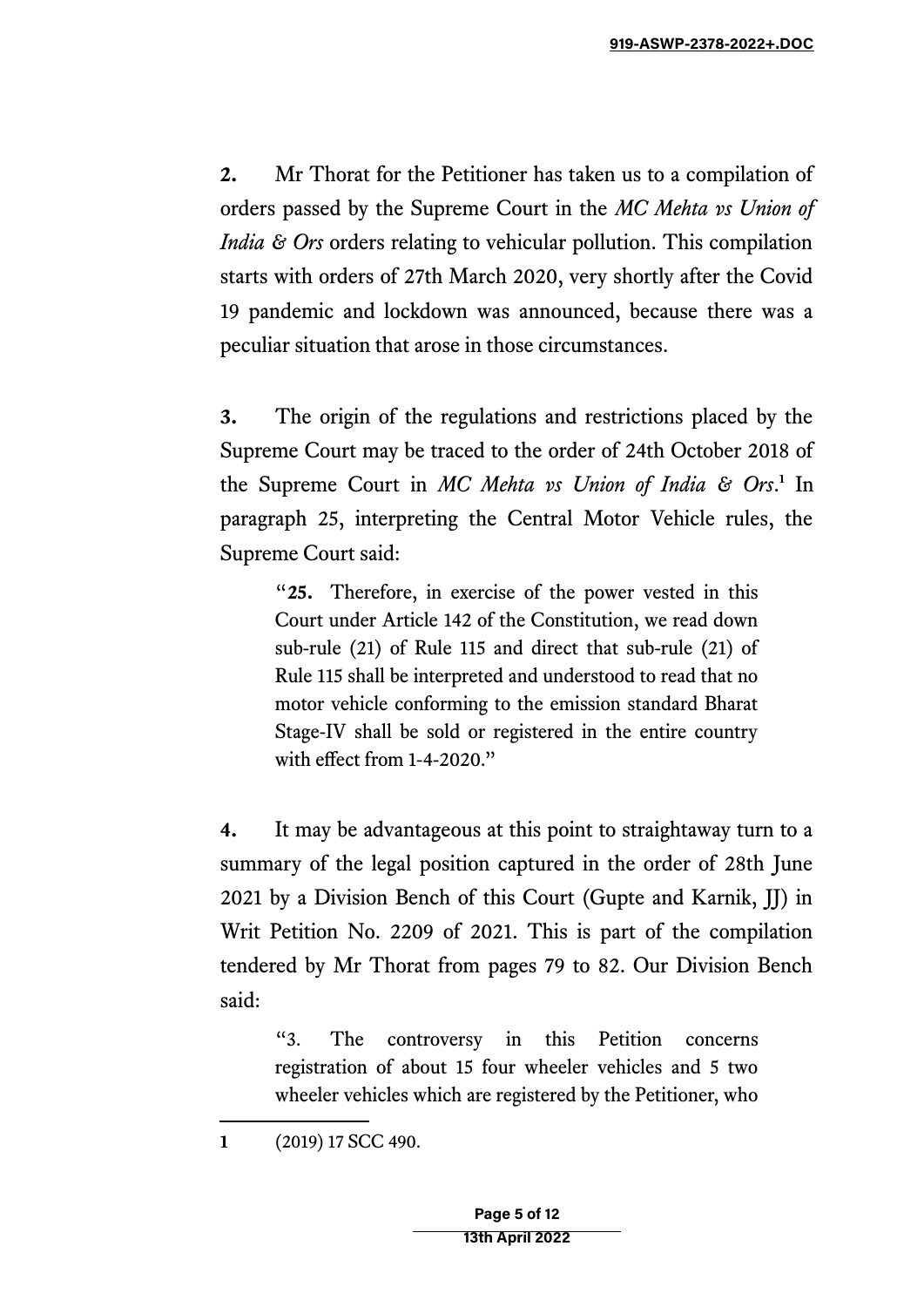is a dealer in BMW, Mini Cooper, Porsche Cars and Ducati Bikes, in its own name prior to 31/03/2020. The State's objection to the registration of these vehicles arises from an order passed by the Supreme Court on 24/10/2018 directing the Union and the States not to permit sale or registration of motor vehicles conforming to the emission standard BS -IV in the entire country with effect from 01/04/2020.This order has since been clarified by the Supreme Court by orders dated 27/03/2020 and 13/08/2020. The need for those clarifications arose as a result of the present Covid-19 pandemic, which held up registrations of vehicles which were sold prior to, but could not be registered as a result of the pandemic, and also for those vehicles whose sales were not reflected in E-Vaahan portals of the RTOs in addition to the lost opportunity to the dealers to sell vehicles during the 10 - day period of actual lockdown. In the Petitioner's case, the Petitioner had purchased these vehicles and registered them in its own name prior to 31/03/2020. The registration is, therefore, not in breach of the Supreme Court order of 24/10/2018. As for registration in the name of a dealer, there is no bar in law for the same. A dealer is within his rights to purchase and register any vehicle in his own name. There is no prescribed number of vehicles which the dealer can so purchase and register. The observations of the Supreme Court in its clarificatory orders of 27/03/2020 and 13/08/2020 are a result of sales, which were neither conducted nor registered or placed on the portal before 30/03/2020. The Court was mindful of the fact that the dealers were conducting inter se sales and registering vehicles in their own name under the extension granted by the Supreme Court in its order dated 27/03/2020 as a result of the peculiar situation arising out of the pandemic. **The dealers attempted to get over the bar in the order of 24/10/2018 by conducting inter se sales and register**

> Page 6 of 12 13th April 2022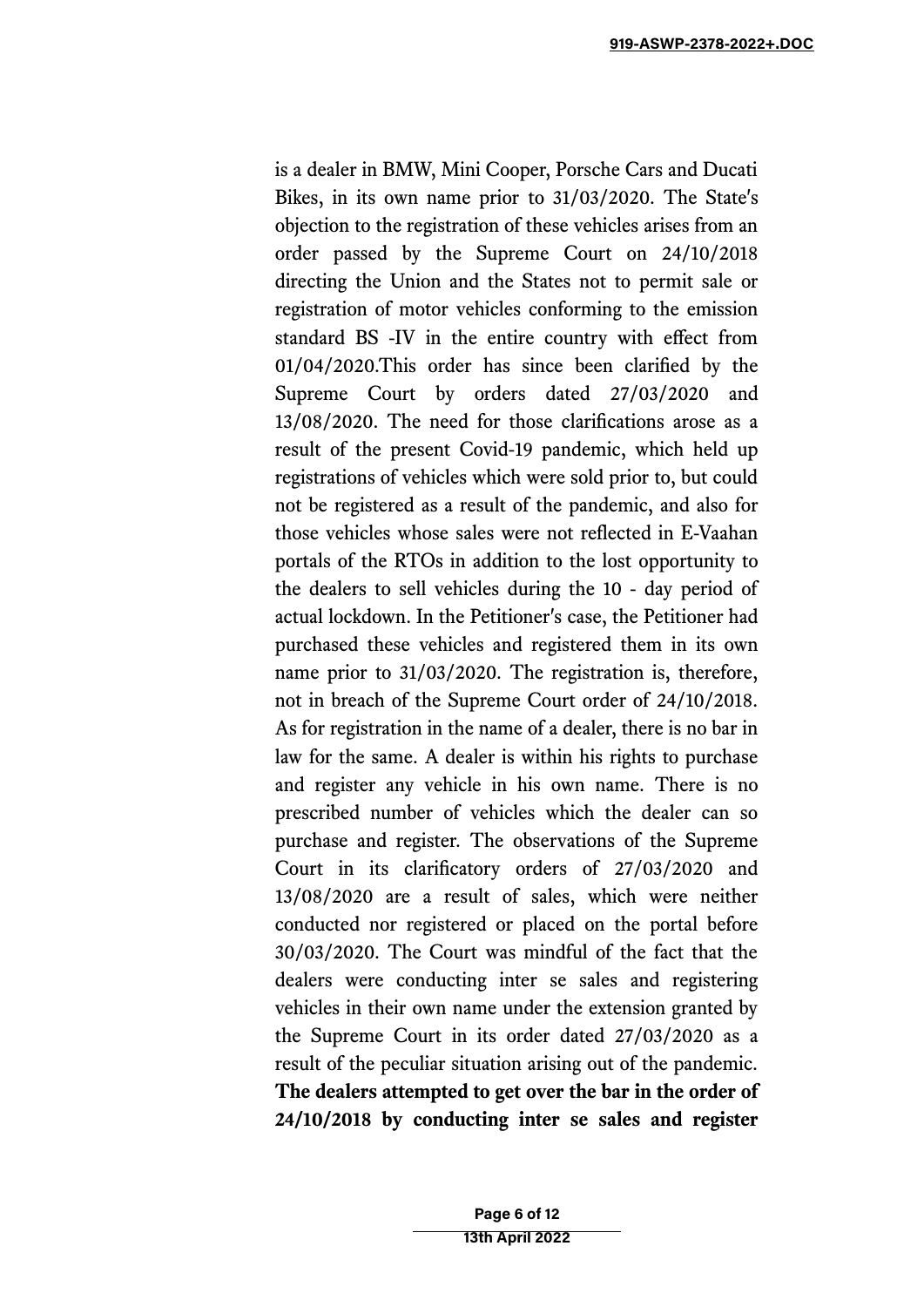**vehicles in the ten-day window opened by the Court for registration of sales of Bharat Stage IV compliant vehicles as a result of the pandemic. It was these sales and registrations which were frowned upon by the Supreme Court and not permitted in its orders dated 27/03/2020 and 13/08/2020. The observations of the Supreme Court in these two orders have nothing to do with those vehicles, which were sold prior to 31/03/2020, and which sales were registered and put on the portal before 31/03/2020.**"

(*Emphasis added*)

**5.** We have also seen the orders passed by the Supreme Court on 27th March 20220, 8th July 2020, 31st July 2020, 13th August 2020, 24th November 2020 and 30th November 2020.

**6.** In our understanding of the situation and consistent with the 24th October 2018 order, the Supreme Court did not permit BS-IV vehicles to enter the market, that is to say to be allowed to ply on Indian roads after 1st April 2020. The cut-off date was 31st March 2020. The lockdown necessitated some flexibility in this deadline but the primary objective was to ensure strict adherence to the 31st March deadline and to then evolve steps by which this could be made effective. To this end, the directions that were issued required the details of the vehicles should be uploaded to the E-Vaahan portal before 31st March 2020. Another requirement was that transfers should be registered, that is to say from dealers to purchasers by that date. The third requirement was in regard to temporary or permanent registrations at the instance of various regional transport offices across the country.

> Page 7 of 12 13th April 2022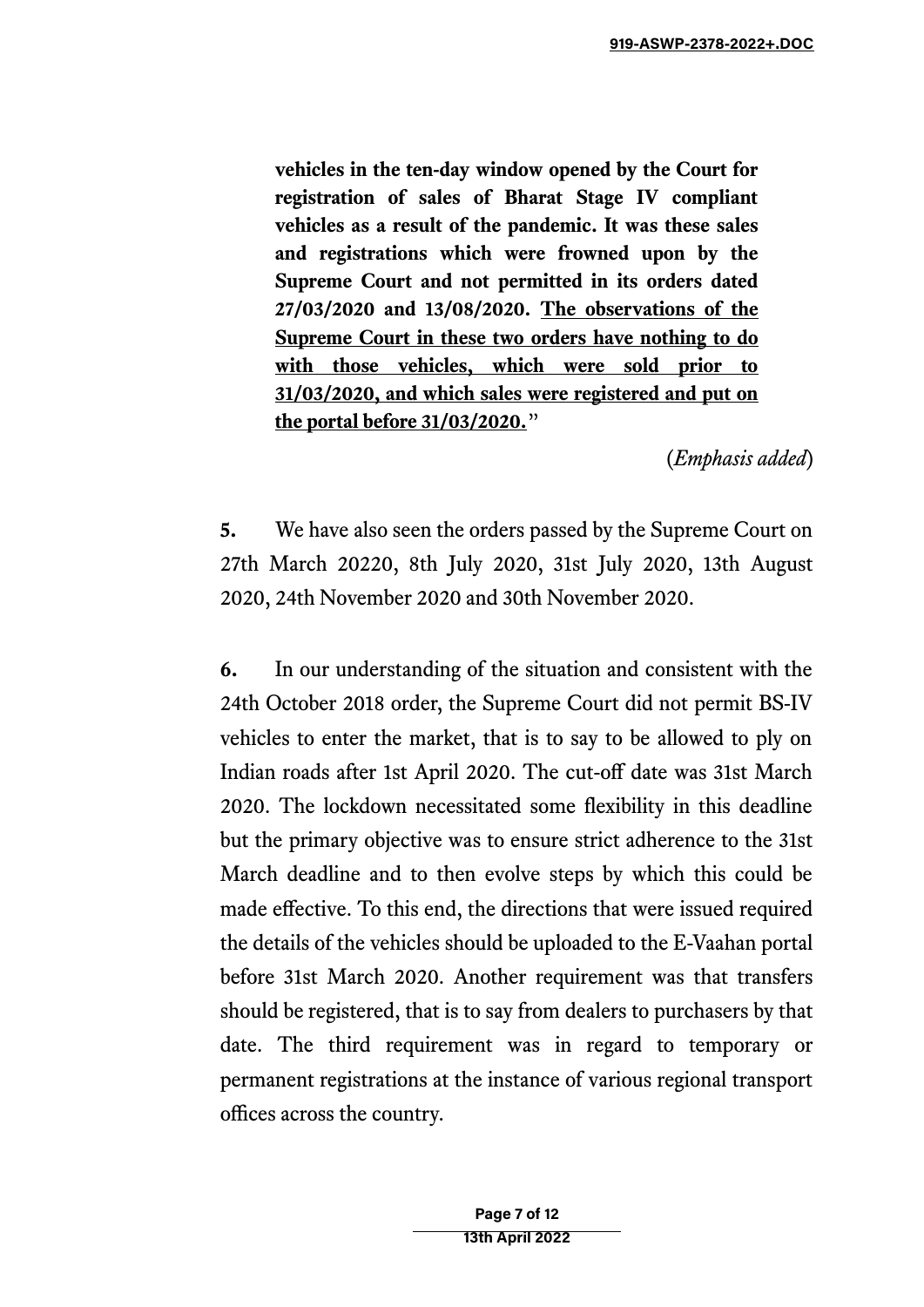**7.** To understand this clearly, what was prohibited was automobile and vehicle dealers holding on to vast inventories and stocks of un-transferred BS-IV-compliant vehicles and then offloading them into the market after 1st April 2020. That would have violated the 24th October 2018 order. The reason for the prohibition was that the regulatory regime was moving towards cleaner energy and fuels with stricter standards at the level of BS-VI. It would have been incongruous to allow BS-IV vehicles to flood the market at a time when the required norm was of BS-VI compliance. At the same time, sufficient allowance had to be made in keeping with the 24th October 2018 order to ensure that commercial interests were not jeopardized provided they met 31st March 2020 deadline.

**8.** Now in these cases something peculiar has happened. The automotive and vehicle dealers did in fact have unsold stock or inventory. To meet the 31st March 2020 deadline, they transferred their vehicle initially to the names of individuals. Some of those individuals were partners, proprietors or directors of the dealership themselves. This is the really concern of the authorities who say that these initial transfers, all done by 31st March 2022, were fraudulent and were meant to escape the Supreme Court-mandated orders.

**9.** We are unable to find anything in the Supreme Court orders that prohibited a transfer of this inventory or stock to individual directors, partners or dealers themselves. The requirement seem to be that there ought to have been an off-take from the distributors to individuals before 31st March 2022.

> Page 8 of 12 13th April 2022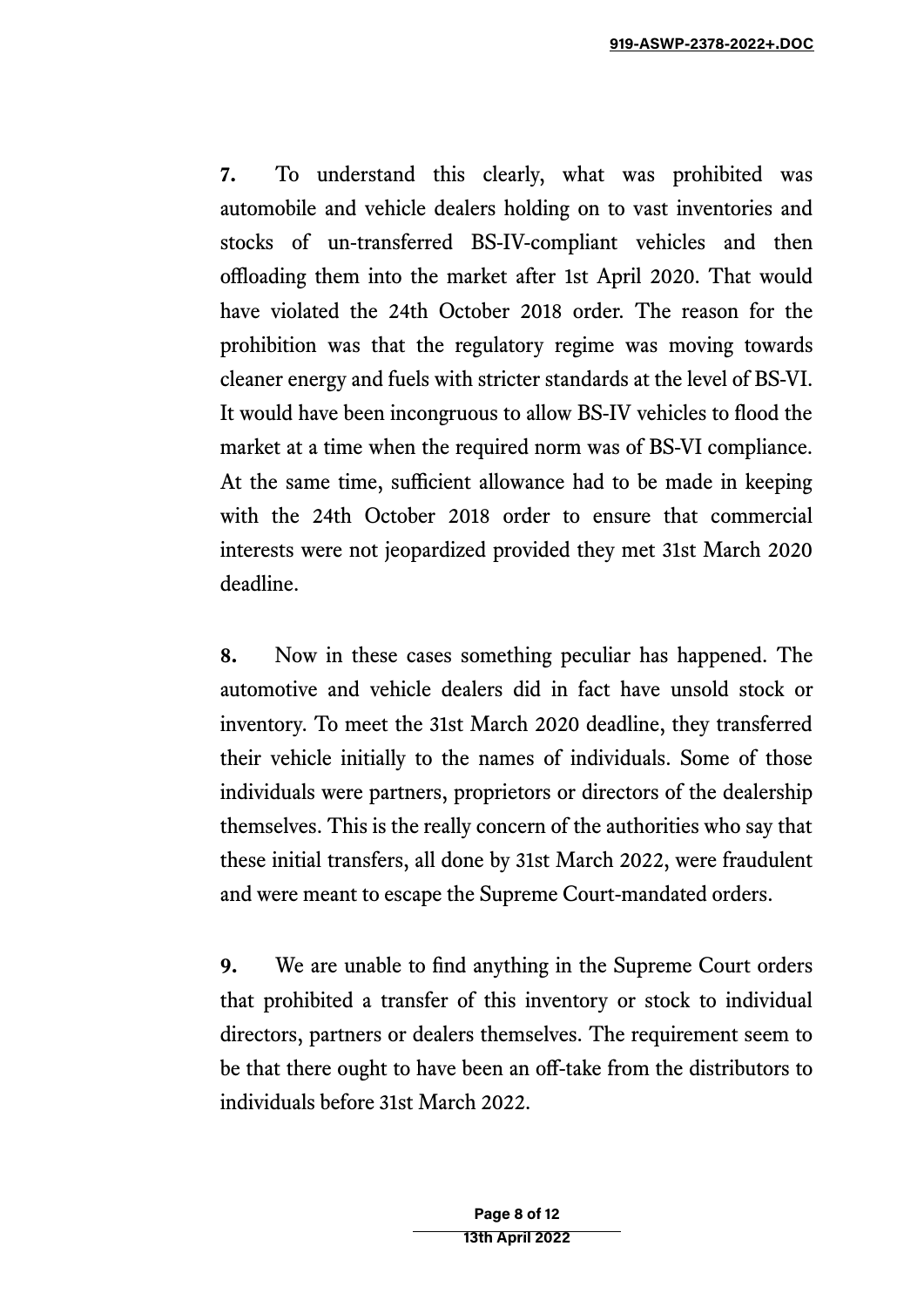**10.** We return to the Division Bench order of 28th June 2021. This encapsulates the mischief that the Supreme Court sought to cure because it prevented a rush of inter se sales and registrations in a ten-day window that was opened up only on account of the pandemic. It was this that the Supreme Court frowned on and did not allow by its orders of 27th March 2020 and 13th August 2020. As the Division Bench noted, this had nothing to do with vehicles that were sold *prior* to 31st March 2020, and which sales were registered and entered on the E-Vaahan portal before 31st March 2020.

**11.** The result of this discussion is that if there was a sale prior to 31st March 2020 and an entry of that sale on the E-Vaahan portal on or before 31st March 2020, then the identity of the transferee was and is clearly immaterial. The requirement of a sale prior to that date and a registration prior to that date itself acted as an automatic filter and limited the number of BS-IV compliant vehicles that could possibly enter the market. To put it conversely, if a BS-IV vehicle was either not sold before 31st March 2020 *or* its sale was not registered on the E-Vaahan portal before 31st March 2020, then it could not be allowed to enter the market.

**12.** What has happened thereafter is that the individuals from the dealerships or distributorships who took the vehicles legitimately (or at least not illegitimately) in their names then *further* sold the vehicles to individuals. We imagine this was common business prudence because no individual director would know what to do with 295 BMWs or Mercedes-Benzes. The authorities seem to have taken the stand that such *second* sales by these distributors after 31st

> Page 9 of 12 13th April 2022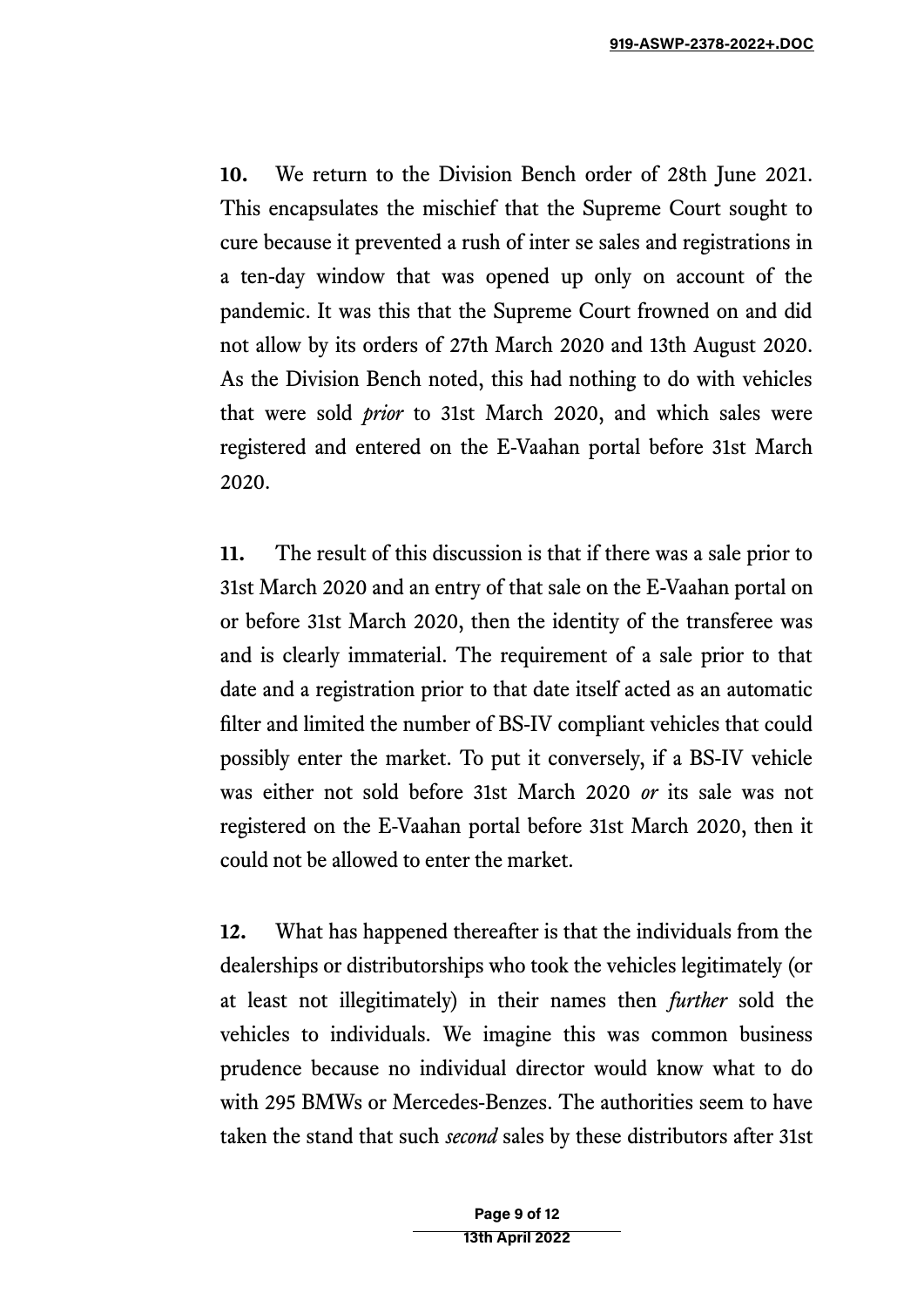March 2020 were all illicit and prohibited. We do not believe this is a correct reading of these orders. A more accurate reading is that the second sales are permitted but are restricted to those vehicles that were sold before 31st March 2020 and which sales were registered on the E-Vaahan portal before 31st March 2020. If such second sales are not allowed (of vehicles complying with the 31st March 2020 deadline), then another, possible absurd and possibly environmentally unacceptable result would occur namely that there would be a large stock of vehicles now in the names of individuals connected with distributorship or dealership which could not be used at all and would have to be turned to scrap or junked without ever being used. We see nothing in the orders passed by the Supreme Court to support such a rigid view.

**13.** There is the remaining question of registrations by the RTO and whether these registrations by the RTOs had to be *received* before 31st March 2020. In this context, we must bear in mind that the lockdown was announced on 24th March 2020. Many of the RTO offices were functioning in a limited way. Registrations though applied for in time may have been delayed. Mr Panchpor states that the offices were open only for the purposes of registration but we are also mindful of the fact that in some cases the actual registrations may have been received at some later date in April and were not necessarily received on or before 31st March 2020. In all the cases before us we are assured that the applications for RTO registration were *made* on or before 31st March 2020.

**14.** Thus, in all these cases sales were before 31st March 2020. The uploading to the E-Vaahan portal was before 31st March 2020.

> Page 10 of 12 13th April 2022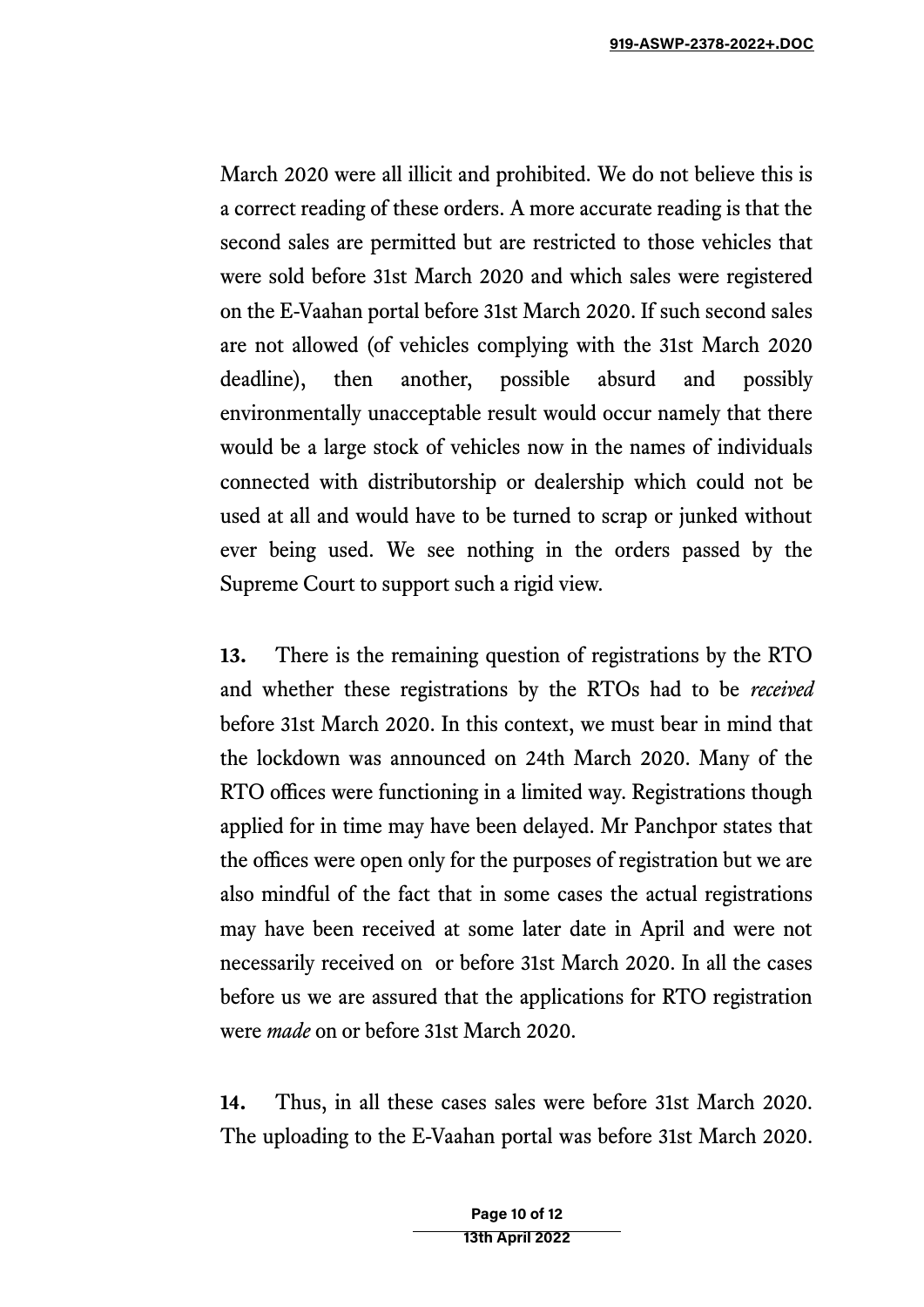Taxes were also paid prior to 31st March 2020. Registrations of the RTO was sought prior to that date.

**15.** The only question therefore is once these vehicles fall in the class of legitimately registered and permissible BS-IV compliant vehicles, are they prohibited from what is in effect a used-car or second-hand sale. This does not seem to have been prohibited by the Supreme Court orders. The apprehension by the authorities that the Supreme Court orders must necessarily result in a prohibition on second-hand sales does not appear to us to be correct. There was undoubtedly a mischief that was to the mind of the Court and, as the Division Bench of this Court noted, it was because of an opening or window for registration during which, the Supreme Court noted, an usually large number of applications being made of inter se transfers. In other words, having missed the 31st March 2020 deadline, people were rushing to take advantage of the ten-day extended window. This is what Supreme Court reversed as the Division Bench has noted in paragraph 3 of its 28th June 2021 order**.**

**16.** Consequently, in all these Petitions, we make Rule absolute and quash all blacklisting orders against all vehicles. The cancelled registrations in the two petitions mentioned above are also to be restored.

**17.** We make it clear that we have not by this order permitted the registration, sale or further transacting of any vehicle that does not meet all three requirements mentioned above. If any vehicle is found to have been first sold on or after 1st April 2020 or registered on E-

> Page 11 of 12 13th April 2022